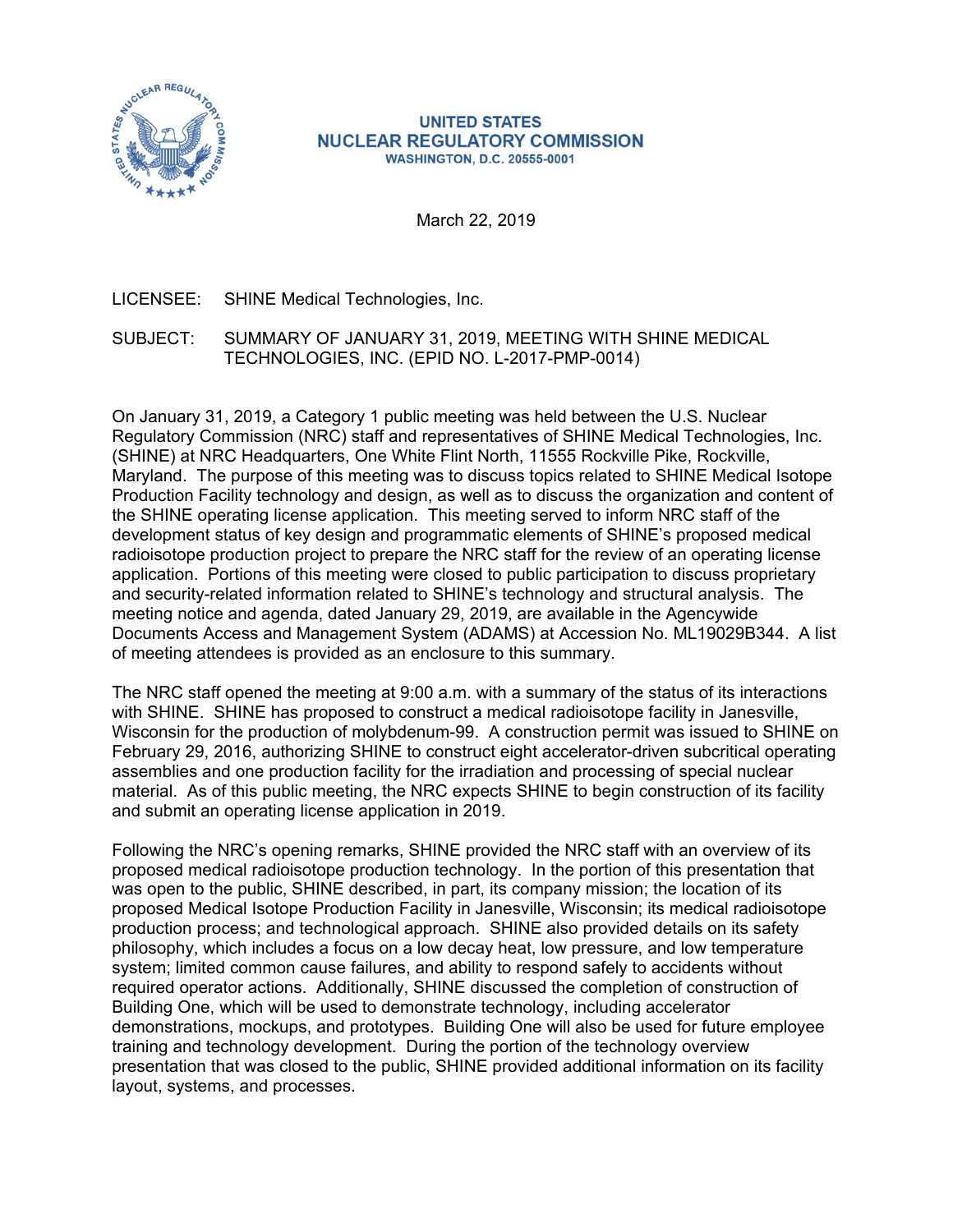Following the technology overview presentation, SHINE presented on the structural design of its facility in a closed meeting session. During this session, SHINE provided an update on the building design and construction method; the safety-related building envelope; the seismic analysis methodology; the aircraft impact analysis methodology; and an overview of other structural loads. In an update to a May 2018 public meeting presentation on a pre-cast building design, SHINE announced that it had returned to its plans for using cast-in-place construction.

In the final public meeting session of the day, SHINE discussed the scope of its proposed operating license application, including a description of the general information to be submitted with the application, the final safety analysis report, and other programs and plans to be submitted with the application. In addition to the submission of an operating license application, SHINE also anticipates submitting a materials license application for use of material onsite prior to facility operation. The operating license application will describe all eight proposed irradiation units and one production facility. After a period of time following the initial submission of the operating license application, SHINE anticipates submitting a supplement requesting staggered licensing approach.

Further details on the information discussed during this meeting are included in the public presentation slides (ADAMS Accession No. ML19024A352).

Please direct any inquiries to me at 301-415-1524 or Steven.Lynch@nrc.gov.

## */RA/*

Steven T. Lynch, Project Manager Research and Test Reactors Licensing Branch Division of Licensing Projects Office of Nuclear Reactor Regulation

Docket No. 50-608

Enclosure: As stated

cc: w/enclosure:

Mr. Jeff Bartelme Licensing Manager SHINE Medical Technologies, Inc. 101 E. Milwaukee Street, Suite 600 Janesville, WI 53545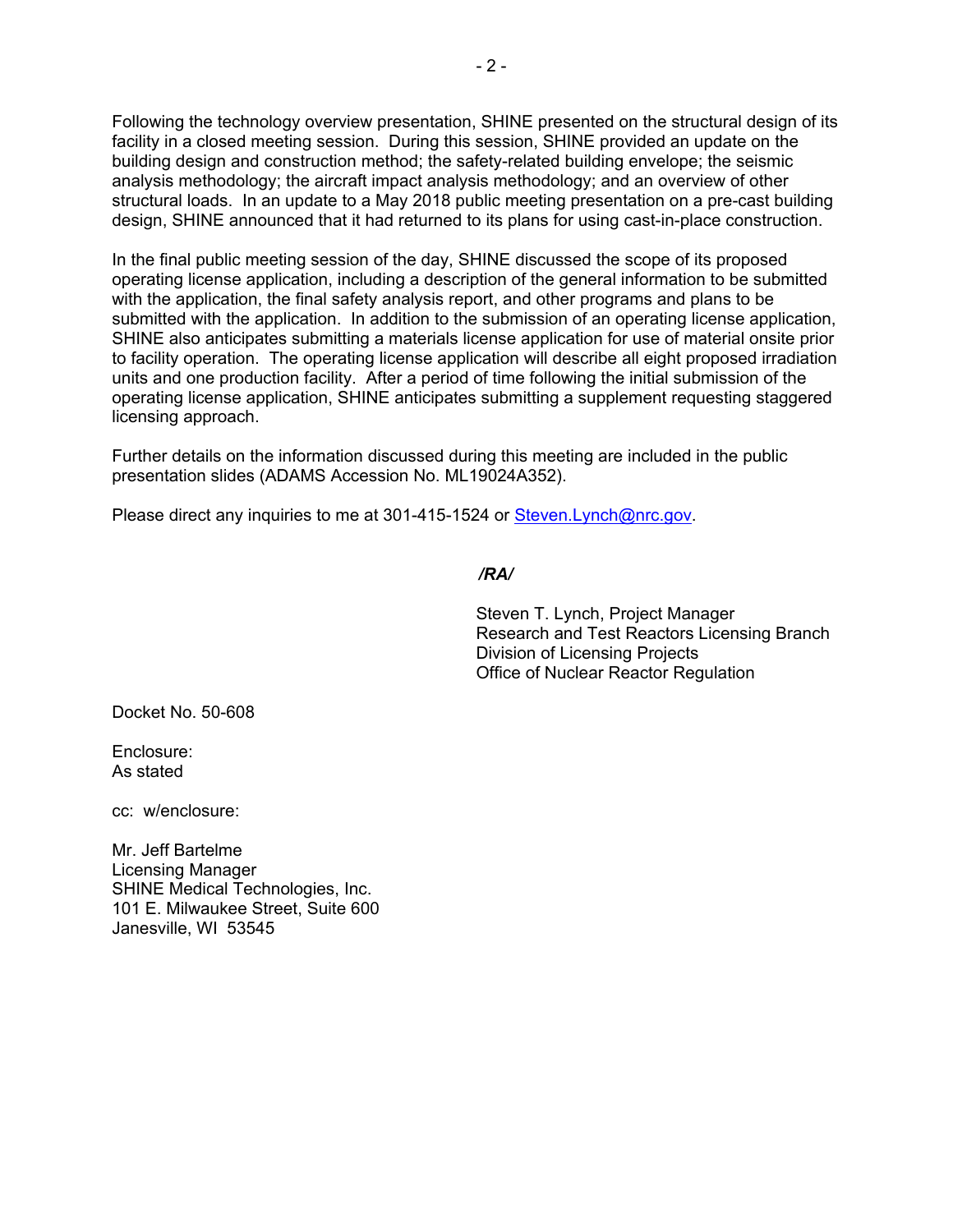# SUBJECT: SUMMARY OF JANUARY 31, 2019, MEETING WITH SHINE MEDICAL TECHNOLOGIES, INC. (EPID NO. L-2017-PMP-0014) DATE: MARCH 22, 2019

## **DISTRIBUTION:**

| <b>PUBLIC</b>        | LTran, NRR            | MBalazik, NRR |
|----------------------|-----------------------|---------------|
| RTR r/f              | <b>RidsNrrDlpProb</b> | WKennedy, NRR |
| RidsOgcMailCenter    | RidsNrrDlpPrlb        | SLynch, NRR   |
| RidsAcrsAcnw MailCTR | RidsOpaMailCenter     | NParker, NRR  |

### **ADAMS Accession Nos.: ML19071A179, Pkg; ML19029B344, Notice; ML19071A181, Mtg. Summary; ML1907A180, Withholding Ltr.; ML19024A352, Slides**

| <b>OFFICE</b> | INRR/DLP/PRLB/PM | INRR/DLP/PRLB/LA | INRR/DLP/PRLB/ABC INRR/DLP/PRLB/PM |            |
|---------------|------------------|------------------|------------------------------------|------------|
| <b>NAME</b>   | lSLvnch          | <b>INParker</b>  | <b>WKennedy</b>                    | lSLvnch    |
| <b>IDATE</b>  | 103/11/2019      | 03/13/2019       | 03/21/2019                         | 03/22/2019 |

**OFFICIAL RECORD COPY**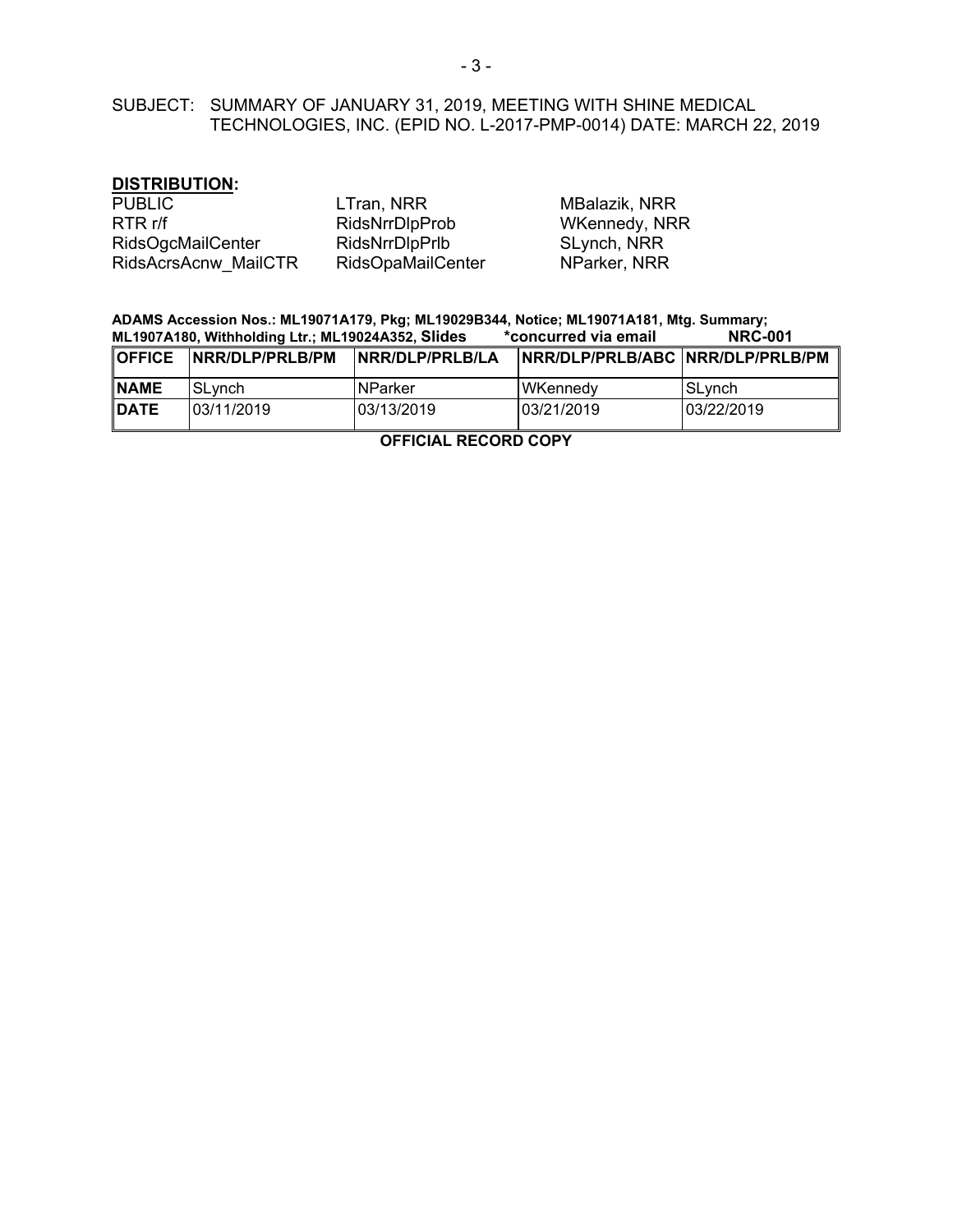## **LIST OF ATTENDEES**

#### JANUARY 31, 2019, MEETING WITH SHINE MEDICAL TECHNOLOGIES, INC.

#### 9:00 A.M. - 4:00 P.M.

Brian Grimes **NUMARK** Associates Carl Weber U.S. Nuclear Regulatory Commission

### Name **Organization**

Jim Costedio SHINE Medical Technologies, Inc. Jeff Bartelme SHINE Medical Technologies, Inc. Eric Van Abel SHINE Medical Technologies, Inc. Abbey Donahue SHINE Medical Technologies, Inc. Christopher Hewitt Simpson, Gumpertz, & Heger Diane Mlynarczyk Information Systems Laboratories, Inc. Dan Prelewicz **Information Systems Laboratories**, Inc. Terry Gitnick **Information Systems Laboratories**, Inc. Abe Weitzburg Information Systems Laboratories, Inc. Jason Williams **Information Systems Laboratories**, Inc. John Atchison Information Systems Laboratories, Inc. Steven Lynch U.S. Nuclear Regulatory Commission Charles Teal U.S. Nuclear Regulatory Commission Phil Natividad U.S. Nuclear Regulatory Commission Linh Tran U.S. Nuclear Regulatory Commission Tom Pham U.S. Nuclear Regulatory Commission Anita Gray U.S. Nuclear Regulatory Commission Rebecca Susko U.S. Nuclear Regulatory Commission Richard Jervey U.S. Nuclear Regulatory Commission David Hanks U.S. Nuclear Regulatory Commission Jeremy Wachutka U.S. Nuclear Regulatory Commission James Hammelman U.S. Nuclear Regulatory Commission Glenn Tuttle U.S. Nuclear Regulatory Commission Suzanne Ani U.S. Nuclear Regulatory Commission Mirabelle Shoemaker U.S. Nuclear Regulatory Commission Michael Salay U.S. Nuclear Regulatory Commission Mitzi Young **Nitzi Young Example 20** Mitzi Young **Mitzi** Young David Ditto U.S. Nuclear Regulatory Commission Donna-Beth Howe U.S. Nuclear Regulatory Commission William Kennedy **Network** U.S. Nuclear Regulatory Commission Yawar Faraz **Network** U.S. Nuclear Regulatory Commission James Rubenstone U.S. Nuclear Regulatory Commission Michelle Moser U.S. Nuclear Regulatory Commission Joseph Staudenmeier U.S. Nuclear Regulatory Commission Benjamin Beasley U.S. Nuclear Regulatory Commission Dan Barss U.S. Nuclear Regulatory Commission Paul Carman U.S. Nuclear Regulatory Commission U.S. Nuclear Regulatory Commission

**Enclosure**